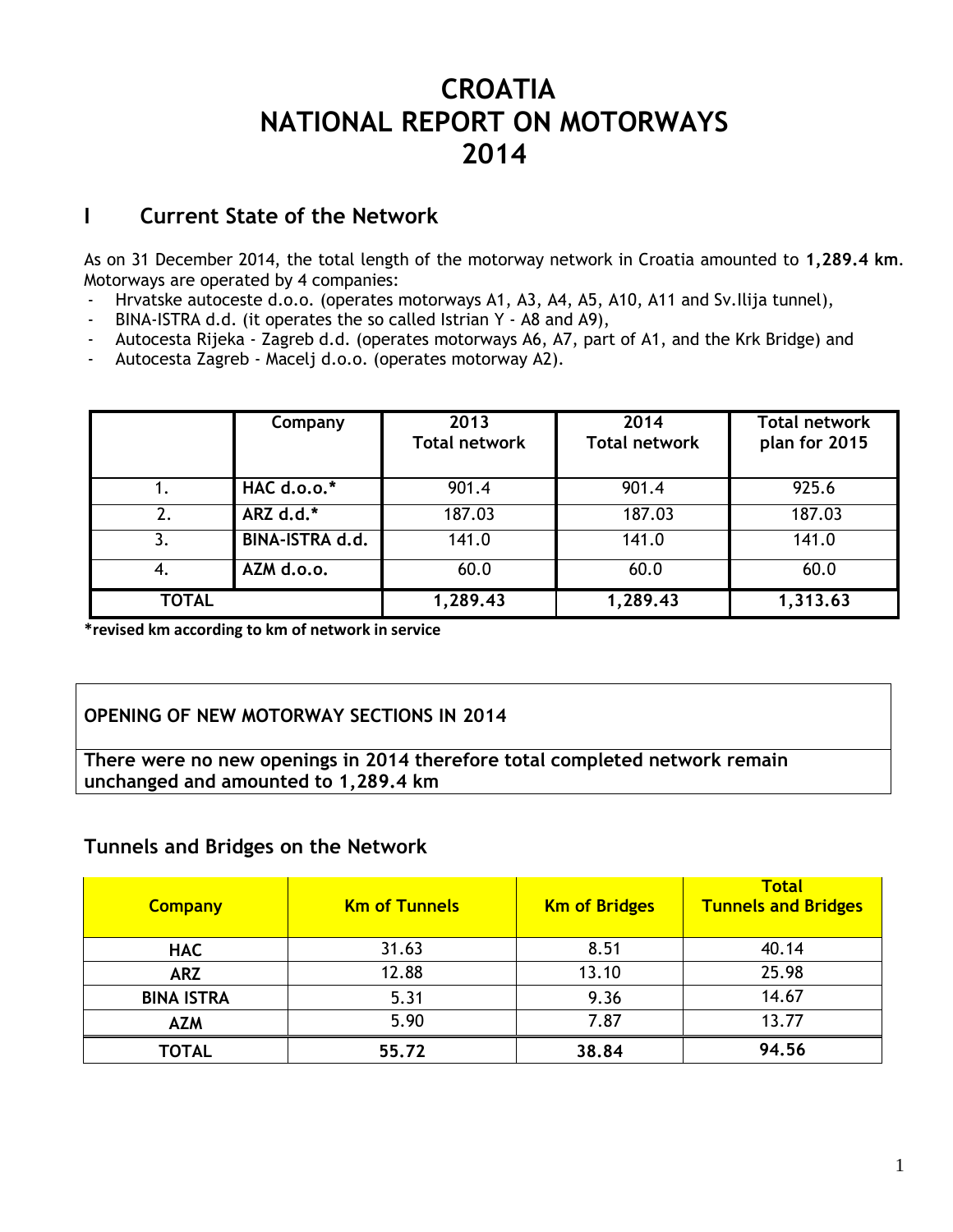## **II Works in Progress**

On 31 December 2014, the works were in progress on:

**- 26.7 km of motorways,**

**- 23.1 km of fast roads**

|                                        | <b>WORKS IN PROGRESS ON 31 DECEMBER 2014</b> |      |                                                      |  |  |  |  |
|----------------------------------------|----------------------------------------------|------|------------------------------------------------------|--|--|--|--|
| Motorway                               | <b>Section</b>                               | Km   | <b>Description</b>                                   |  |  |  |  |
| A5 Beli Manastir-Osijek- B&H<br>border | Bridge over the Drava River                  | 2.5  | Construction work and<br>supervision                 |  |  |  |  |
| A5 Beli Manastir - Osijek - BiH        | Sredanci-B&H border                          | 3.2  | Construction work and<br>supervision                 |  |  |  |  |
| A11 Zagreb - Sisak                     | Jakuševac-V. Gorica south                    | 10.0 | Construction work, equipment<br>work and supervision |  |  |  |  |
| A11 Zagreb - Sisak                     | Buševec - Lekenik                            | 11.0 | Construction work, equipment<br>work and supervision |  |  |  |  |
| Fast road: DC10 Podravina Y            | Gradec-Križevci                              | 12.5 | Construction work and<br>supervision                 |  |  |  |  |
| Fast road: DC12 Podravina Y            | Vrbovec - Farkaševac                         | 10.6 | Construction work and<br>supervision                 |  |  |  |  |

**In 2015**, road works will be completed on the total of:

**- 24.2 km of new motorways**

| THE FOLLOWING SECTIONS WILL BE OPENED TO TRAFFIC IN 2015  |                            |      |            |  |  |  |
|-----------------------------------------------------------|----------------------------|------|------------|--|--|--|
| Opening to traffic scheduled<br>Section<br>Km<br>Motorway |                            |      |            |  |  |  |
| A5 Beli Manastir - Osijek - BiH                           | Sredanci - border with BiH | 3.2  | March 2015 |  |  |  |
| A11 Zagreb - Sisak                                        | Buševec - Lekenik          | 11.0 | June, 2015 |  |  |  |
| A11 Zagreb - Sisak                                        | Jakuševec-V. Gorica South  | 10.0 | June, 2015 |  |  |  |

In addition to the continuation of work from the previous year, the following **new work** will start in 2015:

**- 5.7 km of new motorways**

**- 10.68 km of widening to full profile**

| START OF NEW WORK IN 2015.         |                              |          |                                   |  |  |  |
|------------------------------------|------------------------------|----------|-----------------------------------|--|--|--|
| Motorway                           | <b>Section</b>               | Km       | <b>Description</b>                |  |  |  |
|                                    |                              |          |                                   |  |  |  |
| A3 Bregana-Zagreb-Lipovac          | Lipovljani Interchange       |          | Construction work and supervision |  |  |  |
| A5 Beli Manastir - Osijek - BiH    | Drava Bridge- Osijek section | 3.8      | Construction work and supervision |  |  |  |
| A5 Beli Manastir - Osijek - BiH    | Sava Bridge                  | 0.7      | Construction work and supervision |  |  |  |
| Link Road TP Karamatići-Ploče Port |                              | 1.2      | Construction work and supervision |  |  |  |
| A8 Kanfanar - Matulji              | Rogovići - Cerovlje *        | $10.68*$ | Widening to full profile          |  |  |  |
|                                    |                              |          |                                   |  |  |  |

\*plan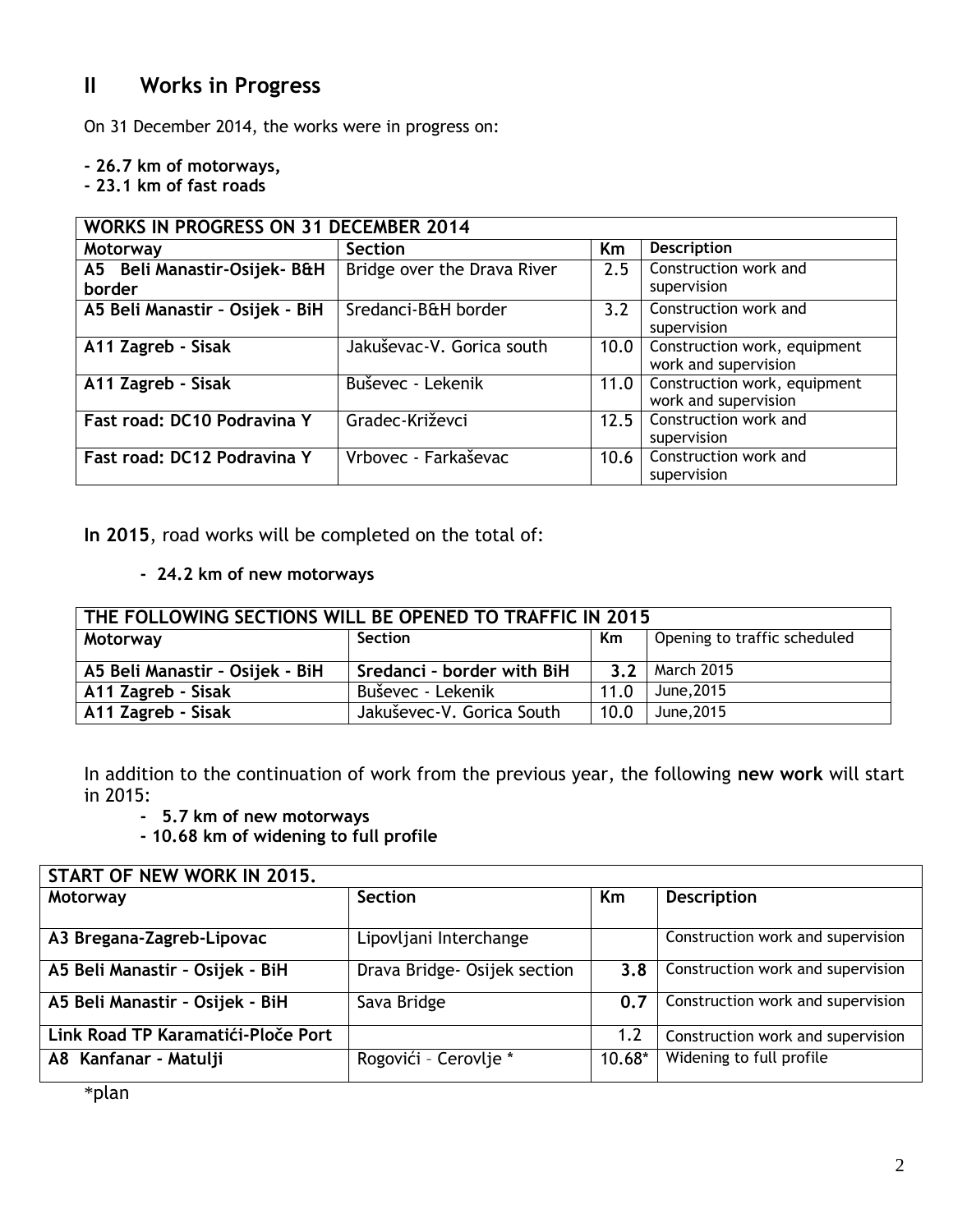## **III Cost of Investment and Financing**

The total of **HRK 438.72 million (€ 57.50 million)** was invested in the construction of new motorways in 2014**,** while **HRK 229.92 million (€ 30.13 million)** was invested in sections under traffic**.**

|                          |                  |                            |                 | - in mio HRK           |  |  |
|--------------------------|------------------|----------------------------|-----------------|------------------------|--|--|
|                          |                  | <b>Investments in 2014</b> |                 | Plan for 2015          |  |  |
| <b>Company</b>           | Into new         | Into existing              | Into new        | <b>Into existing</b>   |  |  |
|                          | sections         | sections                   | <b>sections</b> | sections               |  |  |
| <b>HAC***</b>            | 438.72           | 160.76                     | 481.82          | 142.98                 |  |  |
| ARZ*                     | 0.00             | 17.13                      | 0,00            | 39.95<br>24.04<br>7.30 |  |  |
| <b>BINA ISTRA</b>        | 0.00             | 23.93                      | 195.48          |                        |  |  |
| <b>AZM</b>               | 0.00             | 28.10                      | 0.00            |                        |  |  |
| <b>TOTAL</b>             | 229.92<br>438.72 |                            | 677.30          | 214.27                 |  |  |
| <b>TOTAL INVESTMENTS</b> | 668.64           |                            |                 | 891.57                 |  |  |

#### **-in mio EUR, 1 EUR\*\* = 7,63**

|                          |                 | <b>Investments in 2014</b> | Plan for 2015     |               |
|--------------------------|-----------------|----------------------------|-------------------|---------------|
| <b>Company</b>           | Into new        | Into existing              |                   | Into existing |
|                          | <b>sections</b> | sections                   | Into new sections | sections      |
| <b>HAC***</b>            | 57.50           | 21.07                      | 63.15             | 18.74         |
| $ARZ^*$                  | 0.00            | 2.25                       | 0.00              | 5.24          |
| <b>BINA ISTRA</b>        | 0.00            | 3.14                       | 25.62             | 3.15          |
| <b>AZM</b>               | 0.00            | 3.68                       | 0.00              | 0.96          |
| <b>TOTAL</b>             | 57.50           | 30.13                      | 88.77             | 28.08         |
| <b>TOTAL INVESTMENTS</b> | 87.63           |                            | 116.85            |               |

*The investment amounts are based on the temporary report for 2014*

*\*ARZ – Betterment and reconstruction of the road network* 

*\*\*1 EUR=7.63 HRK (Annual average exchange rate in 2014, Source: Croatian National Bank)*

*\*\*\*Remarque HAC: Investment amount for the year 2014 is based on temporary report and for the year 2015 is based on Draft Plan of construction and maintenance approved by Supervisory Bord of the Company In 2014 investements were financed as follows:*

 *-59,21 % through benefits from excise taxes*

 *-33,50% through loans from development banks* 

 *- 7,29% through cofinancing of construction of IKEA*

## **Sources of financing**

| Source of financing (%)                                                                                                                      | <b>HAC</b> | <b>ARZ</b> | <b>BINA</b><br><b>ISTRA</b> | <b>AZM</b> |
|----------------------------------------------------------------------------------------------------------------------------------------------|------------|------------|-----------------------------|------------|
| toll revenues                                                                                                                                | 20.99      | 100        | 53.8                        | 100        |
| other (loans, revenues generated from the price of fuel<br>HRK 0.20/l i.e. EUR 0,026 /l, reimbursable and non-<br>reimbursable state funding | 79.01      |            | 46.2                        |            |
| <b>TOTAL</b>                                                                                                                                 | 100        | 100        | 100                         | 100        |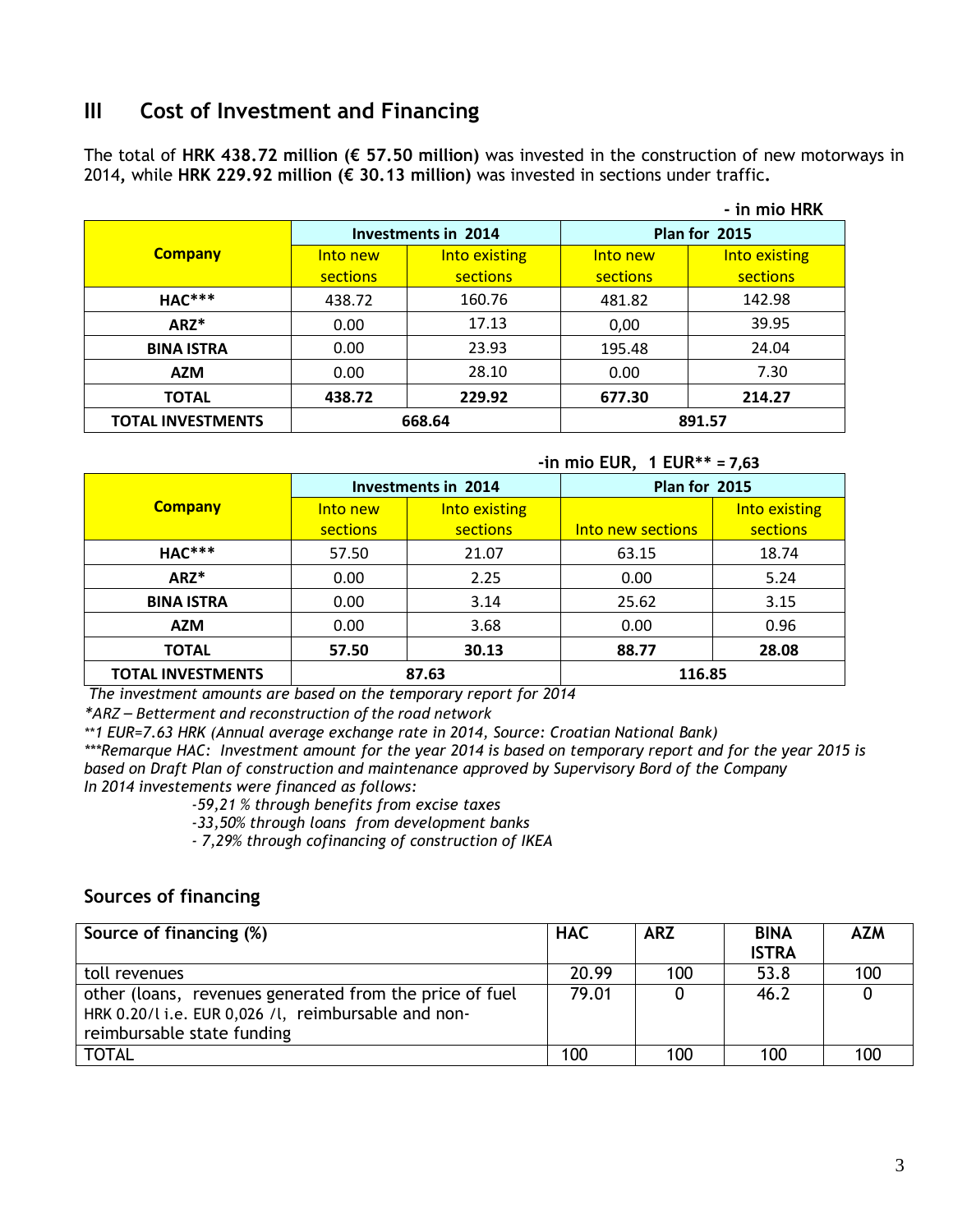## IV Traffic

In 2014 only AZM registered a decrease in traffic, while all other concessionaries registered an increase when compared to the previous year. The total traffic of all vehicles increased by 0.56 % in comparison with the previous year.

|                      | 2013                  |                                 | 2014           |          |                                 |         |                         |
|----------------------|-----------------------|---------------------------------|----------------|----------|---------------------------------|---------|-------------------------|
| Company              | <b>Light vehicles</b> | <b>Heavy</b><br><b>Vehicles</b> | Light vehicles | %        | <b>Heavy</b><br><b>Vehicles</b> | %       | %                       |
|                      | $(IA+I+II)$           | $(III+IV)$                      | $(IA+I+II)$    | (14/13)  | $(III+IV)$                      | (14/13) | <b>Total</b><br>(14/13) |
| <b>HAC</b>           | 27,946.068            | 4,098.525                       | 28,322.549     | 1.35     | 4,323.945                       | 5.50    | 1.88                    |
| ARZ                  | 16,712.976            | 1,678.786                       | 16,905.622     | 1.15     | 1,832.433                       | 9.15    | 1.88                    |
| <b>BINA ISTRA</b>    | 7,211.433             | 653.493                         | 7,449.854      | 3.31     | 651.036                         | $-0.38$ | 3.00                    |
| AZM                  | 6,223.327             | 761.870                         | 5,448.753      | $-12.45$ | 720.778                         | $-5.39$ | $-11.68$                |
| <b>TOTAL</b>         | 58,093.804            | 7,192.674                       | 58,126.778     | 0.06     | 7,528.192                       | 4.66    | 0.56                    |
| <b>TOTAL TRAFFIC</b> | 65,286.478            |                                 |                |          | 65,654.970                      |         | 0.56                    |

#### **- number of vehicles in toll collection zones**

| <b>GDP</b>    | GDP           | <b>GDP</b>    | <b>Traffic</b> | <b>Traffic</b> |
|---------------|---------------|---------------|----------------|----------------|
| 2012/2011 (%) | 2013/2012 (%) | 2014/2013 (%) | 2013/2012 (%)  | 2014/2013 (%)  |
| $-2.0$        | $-1.0$        | $-0.5*$       | 0.90           |                |

\* Flash estimate (source: Central Bureau of Statistics)

## **V Toll Rates**

The closed toll collection system, with several entrance and exit points, is predominantly operated in the Republic of Croatia. The open toll collection system is less used (e.g. on Bregana - Zagreb Motorway, on the Krk Bridge and on the St.Ilija Tunnel).

 $(1$  EUR = 7.63 HRK)

| <b>AVERAGE TOLL RATE PER KM</b>                 |                             |                             |  |  |
|-------------------------------------------------|-----------------------------|-----------------------------|--|--|
|                                                 | Light vehicles (Category I) |                             |  |  |
| <b>Existing systems</b>                         | HRK/km without VAT          | €/km without VAT            |  |  |
| Closed system                                   | 0.468                       | 0.061                       |  |  |
| Open system                                     | 0.480                       | 0.063                       |  |  |
| Ratio categories I: IV<br>closed tolling system | 1:4.25                      |                             |  |  |
|                                                 |                             | <b>Trucks (Category IV)</b> |  |  |
|                                                 | HRK/km without VAT          | €/km without VAT            |  |  |
| Closed system                                   | 1.938                       | 0.254                       |  |  |
| Open system                                     | 1.785                       | 0.234                       |  |  |
| Ratio categories I: IV<br>open tolling system   | 1:3.7                       |                             |  |  |

Motorcycles (category IA) pay 60% of the toll charged for category I vehicles.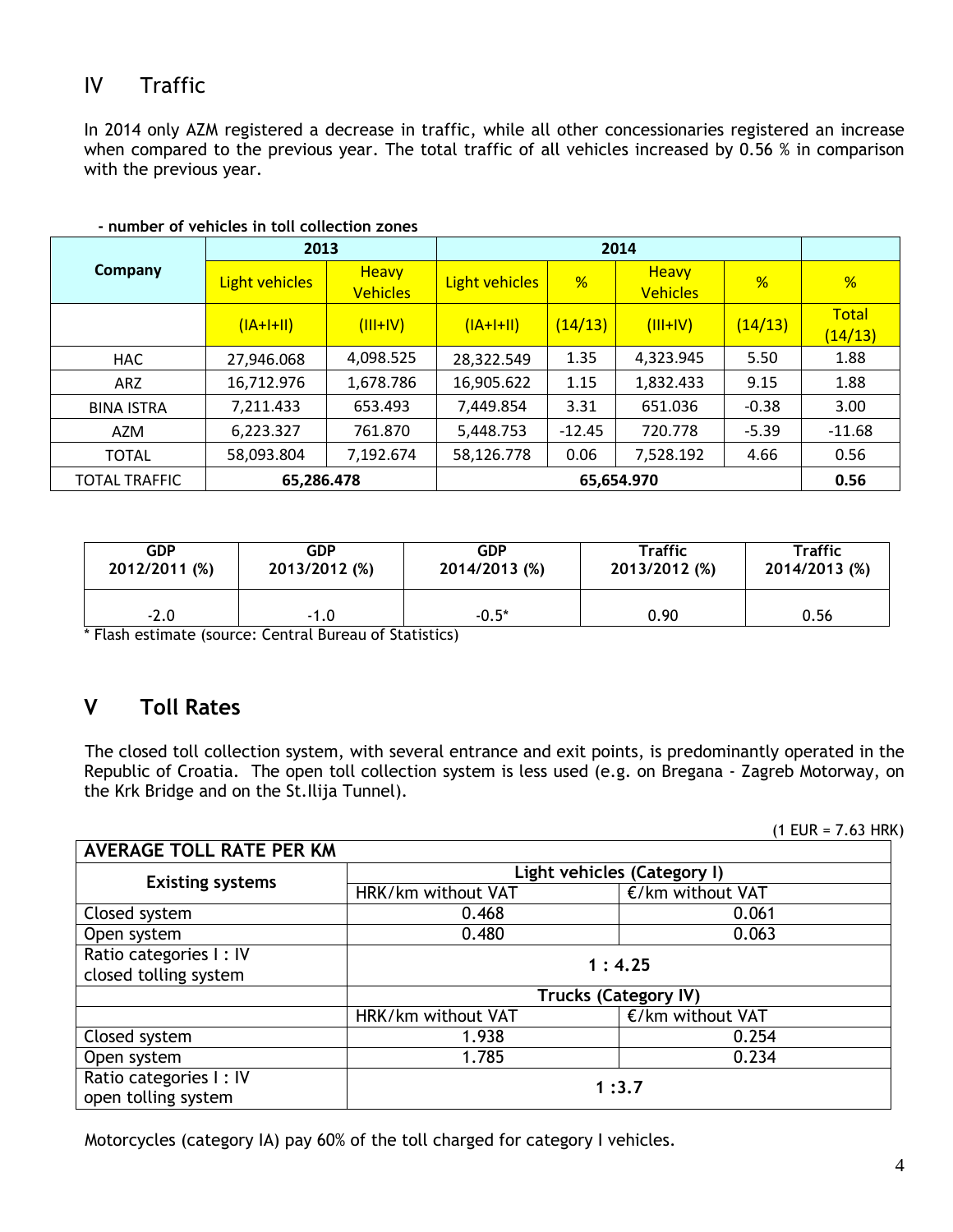On all motorways, toll can be paid in cash (HRK and  $\epsilon$ ), by credit and debit cards, by INA card, by SMART cards. Electronic toll collection (ETC) system is available on all motorways except on the Zagreb-Macelj Motorway (A2).

## **TECHNOLOGY OF ELECTRONIC TOLL COLLECTION SYSTEM IN USE**

The toll collection systems of HAC, ARZ and BINA ISTRA network has a stop and go system that integrates electronic toll collection (ETC).

The technology of electronic toll collection is in accordance with the legal provisions: DSRC 5.8 GHz Communication standards: Physical Layer EN12975, ENV 12795 and ENV 12253

Data Link Layer EN12834, ENV 12834 and ENV 13372

Application standards: Application Layer ISO14906 EFC

Transaction models: PISTA and TIS are in use, with openness to other transactional models in accordance with relevant standards.

Future ARZ projects are focused on the need to increase the flow of toll stations by introducing more fast toll lanes without stopping (currently there are two) and to introduce new products based on electronic tags and ANPR modules.

In the upcoming period, Bina Istra plans to offer its users full ETC interoperability, which will be introduced in two phases:

- ETC interoperability between all motorway concessionaires in Croatia
- ETC interoperability in the EU

### **AUTOCESTA RIJEKA-ZAGREB D.D.**

In 2014 the company analyzed the toll rates and, due to shortcomings in the previous price list, on 28 April 2014 the toll rates were changed in accordance with the provisions of the Regulation on Toll Collection, primarily the guidelines prescribing relationships between categories of vehicles and sums between sections. From a total of 778 toll prices on the price list, 616 toll prices were changed, whereby 452 toll prices were increased and 164 were lowered, while 164 toll prices were not changed in the Zagreb-Rijeka closed toll collection system. The toll price on the Rupa - Rijeka section and at the Krk Bridge remained unchanged.

### **BINA-ISTRA D.D.**

The Istrian Y network has a closed toll system, whereby motorway usage is charged according to mileage and vehicle category.

For users who travel frequently, Bina Istra has prepared special offers with significant discounts on toll rates depending on the package chosen. The discounts can be obtained by using the Bina Istra ETC device, which is compatible with the networks of other motorway concessionaires in Croatia – ARZ and HAC. During low traffic intensity, toll collection at most toll stations runs in automatic mode without the presence of a toll collector.

As of 1 January 2014, toll rates on the Istrian Y were increased on average by 2.9%. However, such increase was not applied on Učka Tunnel,where tariffs remain unchanged as well as on the majority of short sections on which regular users drive for their daily purposes. ETC users still have the possibility to qualify for a series of discounts on the regular toll price. Bina-Istra ETC subscribers can use the Internet or SMS subscription to see the balance of their accounts and subscription expiry time and can also obtain the listing of passes through toll stations. In addition, they can replenish their accounts and fill in and print invoices for payments via bank transfer. At Bina-Istra toll collection points, toll can be paid by all credit and debit cards, and also by INA card and the ETC device. Furthermore, users who already own an ETC device can additionally register devices already bought at HAC and ARZ with the BINA-ISTRA toll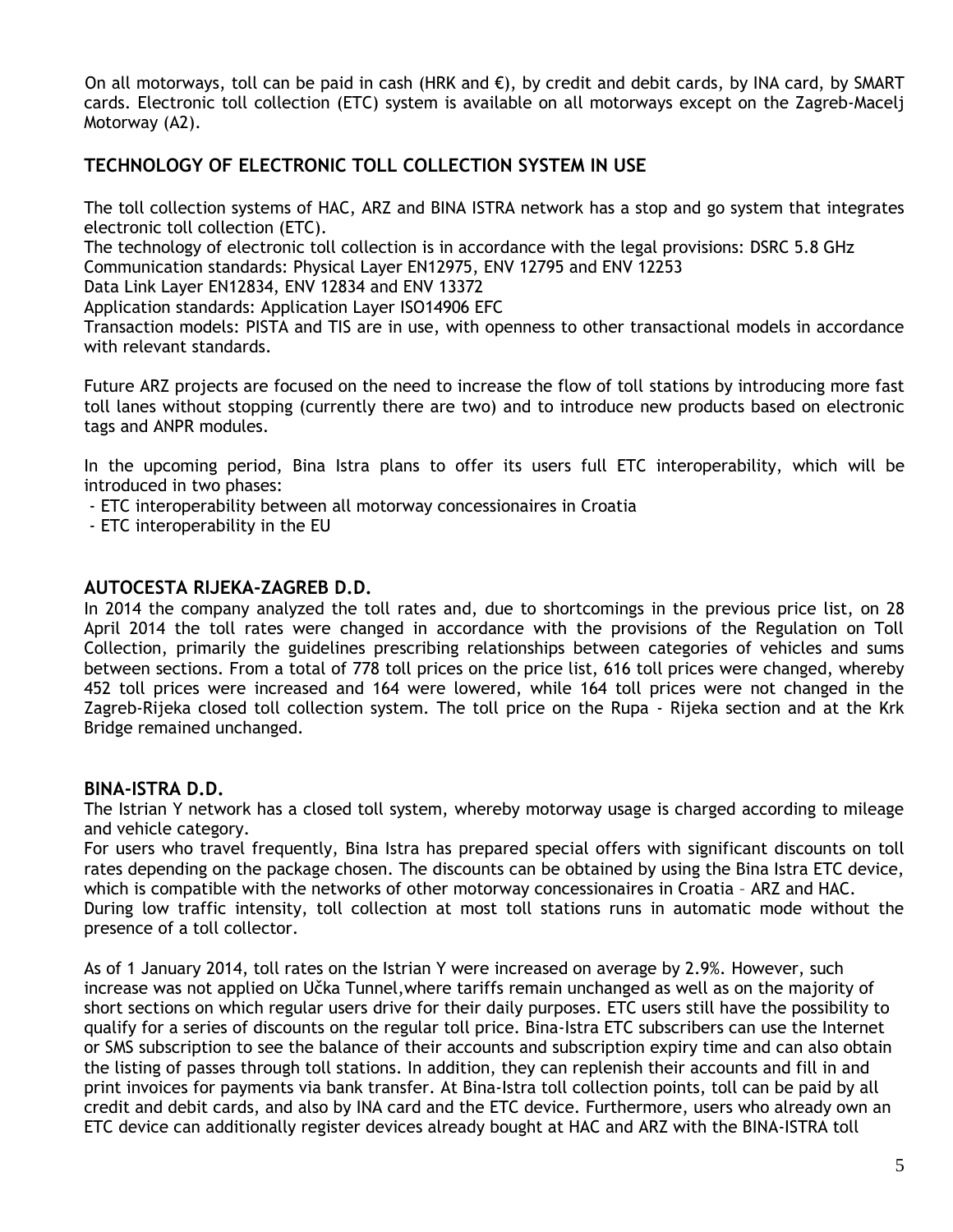collection system and in this way become Bina-Istra subscribers (this is valid for frequent users entitled to 30-50% discount, depending on the section used) or to register their credit cards for an ETC device (applicable to non-frequent users). In order to improve services for its users, in 2014 the company launched a number of projects whose implementation is expected in 2015. These include introduction of a subscription account via the Zagrebačka banka e-platform and the possibility of generating passes with the ETC device by charging the INA card if the user does not have sufficient funds on their subscription account.

### **HRVATSKE AUTOCESTE D.O.O. (HAC)**

In 2014 HAC did not change its toll rates. At the HAC toll stations, toll can be paid in cash (kuna and foreign currencies), with credit cards and by means of subscription.

Users of HAC and ARZ network who pay toll in advance through the ETC device system receive a 21.74% discount throughout the year. By purchasing a seasonal ETC the users of HAC and ARZ receive a 33.48% discount in the period from 1 November of the current year to 31 March of the following year, while in other periods of the year they receive a 21.74% discount.

HAC and ARZ users of the truck program operated in the scope of the ETC model of delayed payment by means of credit and diesel cards receive a basic 30.43% discount and an additional 3% annual discount for the EURO 4 emission class and 5% for the EURO 5, EEV, EURO 6.

The ETC prepaid account can be replenished 24 hours a day at 19 toll stations of HAC. In addition, the ETC device replenishment can be operated by credit cards via the web portal "prodaja.hac.hr", via a mobile device linked to credit card and prepaid account, at 12 retail outlets, as well as via SMS vouchers. SMS vouchers are available at the retail outlets of INA, TIFON, CRODUX DERIVATI, PETROL, ZAGREBAČKA BANKA, iNOVINE, TISAK, HRVATSKA POŠTA and HRVATSKA POŠTANSKA BANKA, while ETC packages for all vehicle categories can be purchased at HAC toll stations.

### **AUTOCESTA ZAGREB-MACELJ D.O.O. (AZM)**

In 2014 toll rates remained unchanged. For prepaid toll payments via SMART card the discount of 15% is calculated for categories I and II and 13% for categories III and IV (for amounts in excess of HRK 2,000.00). In addition to SMART card, payments can also be made via debit and credit cards, and by INA card.

## **VI Toll Revenues (without VAT)**

In 2014, the total toll revenues amounted to **EUR 297,045.638** which represents an increase of toll revenues by **2.59 percent** when compared to the previous year.

|                  |                   |               |             |               | 1 EUR = $7,63$ HRK |         |
|------------------|-------------------|---------------|-------------|---------------|--------------------|---------|
|                  |                   | 2013          |             | 2014          | %                  |         |
| Company          |                   | <b>HRK</b>    | €           | <b>HRK</b>    | €                  | (14/13) |
|                  | <b>HAC</b>        | 1,362,562.977 | 179,995.109 | 1,401,302.962 | 183,657.007        | 2.84    |
| $\overline{2}$ . | <b>ARZ</b>        | 492,304.406   | 64,522.203  | 505,273.019   | 66,221.890         | 2.63    |
| 3.               | <b>BINA-ISTRA</b> | 155,239.650   | 20,345.957  | 164,568.435   | 21,568.602         | 6.01    |
| $\overline{4}$ . | <b>AZM</b>        | 199,034.147   | 26,292.490  | 195,313.803   | 25,598.139         | $-1.87$ |
|                  | <b>TOTAL</b>      | 2,209,141.180 | 289,533.575 | 2,266,458.219 | 297,045.638        | 2.59    |

*Toll revenues are based on the temporary reports for 2014* **VAT on tolls is 25%.**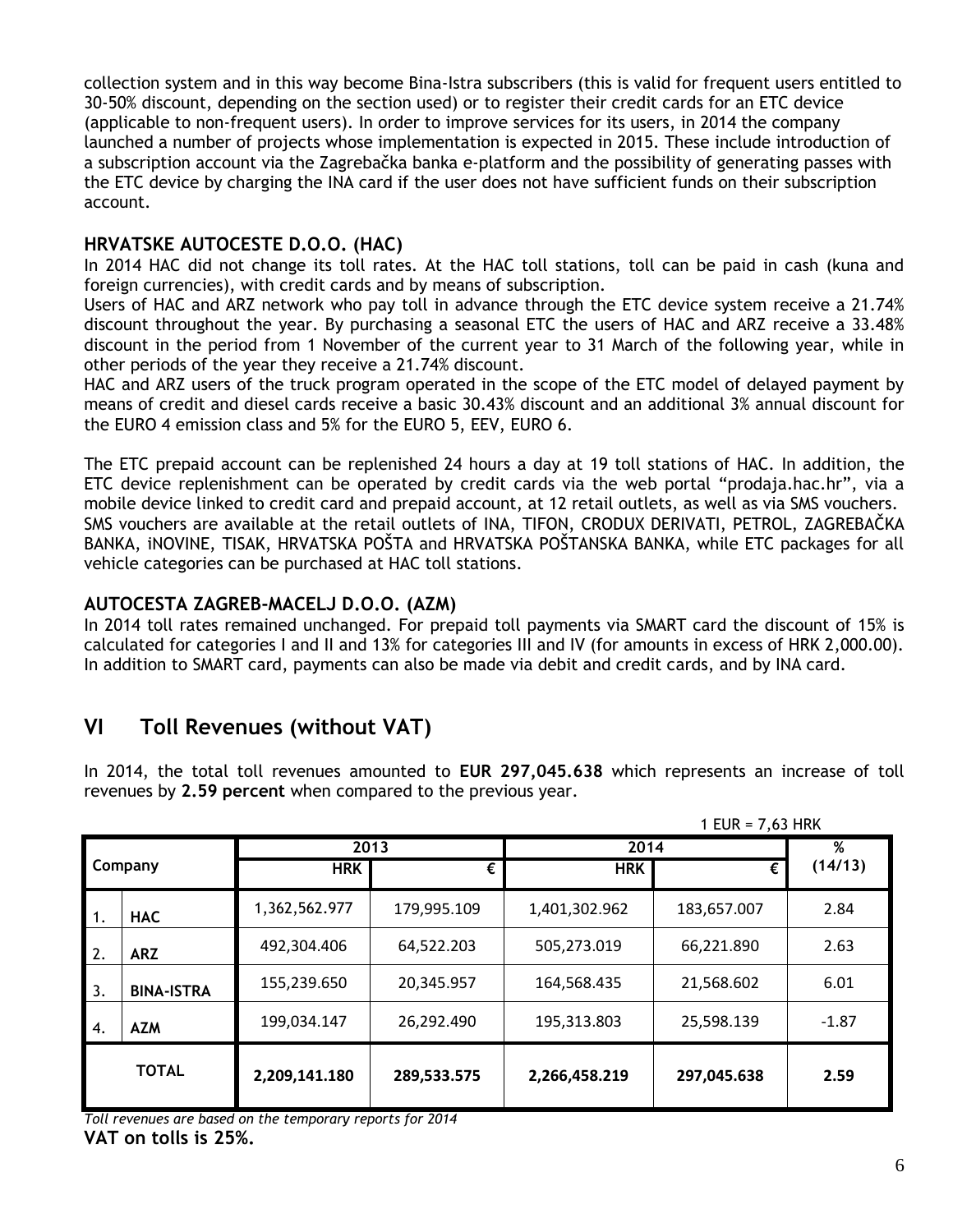## **VII Traffic Safety**

The total of 2,177 traffic accidents, with 25 fatalities and 293 accidents with injuries, was registered in 2014. The total number of all traffic accidents registered in 2014 increased by 0.7 % but the number of fatalities decreased by 35.9 %, when compared to the previous year.

| Number of<br>traffic<br>accidents       | 2013                  |                                       |                      |                     |                           |                       | 2014                                  |                      |              |                           | %        |
|-----------------------------------------|-----------------------|---------------------------------------|----------------------|---------------------|---------------------------|-----------------------|---------------------------------------|----------------------|--------------|---------------------------|----------|
|                                         | <b>HAC</b><br>882* km | <b>BINA</b><br><b>ISTRA</b><br>141 km | <b>ARZ</b><br>182 km | <b>AZM</b><br>60 km | <b>CROATIA</b><br>1265 km | <b>HAC</b><br>888* km | <b>BINA</b><br><b>ISTRA</b><br>141 km | <b>ARZ</b><br>187 km | AZM<br>60 km | <b>CROATIA</b><br>1276 km | (14/13)  |
| - with fatalities                       | 22                    | 0                                     | 5                    | 4                   | 31                        | 16                    | $\overline{2}$                        | 3                    | $\theta$     | 21                        | $-32,26$ |
| - with injured                          | 188                   | 18                                    | 88                   | 14                  | 308                       | 188                   | 11                                    | 68                   | 26           | 293                       | $-4,87$  |
| - with material<br>damage               | 1,356                 | 78                                    | 293                  | 96                  | 1,823                     | 1,436                 | 62                                    | 240                  | 125          | 1,863                     | 2,19     |
| Total number<br>of traffic<br>accidents | 1,566                 | 96                                    | 386                  | 114                 | 2,162                     | 1,640                 | 75                                    | 311                  | 151          | 2,177                     | 0,69     |
| Total number<br>of fatalities           | 28                    | 0                                     | 7                    | 4                   | 39                        | 19                    | $\overline{2}$                        | 4                    | $\mathbf{0}$ | 25                        | $-35,90$ |

**\*** km used for calculating safety figures correspond to km of the network maintained

#### **Main safety ratios**

|                         |                       | 10 <sup>9</sup>                       | vehicles/km in 2014  |                     |                           | change 2014/2013 in % |                                       |                      |                     |                           |  |
|-------------------------|-----------------------|---------------------------------------|----------------------|---------------------|---------------------------|-----------------------|---------------------------------------|----------------------|---------------------|---------------------------|--|
|                         | <b>HAC</b><br>888* km | <b>BINA</b><br><b>ISTRA</b><br>141 km | <b>ARZ</b><br>187 km | <b>AZM</b><br>60 km | <b>CROATIA</b><br>1270 km | <b>HAC</b><br>888* km | <b>BINA</b><br><b>ISTRA</b><br>141 km | <b>ARZ</b><br>187 km | <b>AZM</b><br>60 km | <b>CROATIA</b><br>1270 km |  |
| Personal injury<br>rate | 47.69                 | 9.62                                  | 54.87                | 75.58               | 44.81                     | $-3.11$               | $-40.73$                              | $-29.90$             | 88.43               | $-5.89$                   |  |
| Fatal accident<br>rate  | 4.06                  | 1.75                                  | 3.17                 | 0                   | 3.21                      | $-29.51$              | 0.00                                  | $-2.76$              | $-100.00$           | $-32.98$                  |  |
| Rate of dead            | 4.82                  | 1.75                                  | 4.22                 | 0                   | 3.82                      | $-34.24$              | 0.00                                  | $-22.43$             | $-100.00$           | $-36.58$                  |  |

## **VIII Long and Medium Term Development Program**

According to the Roads Act, the construction and maintenance of motorways is planned:

- In the long term, through the public road development strategy
- In the medium term, through four-year Public Road Construction and Maintenance Programmes passed by the Government of the Republic of Croatia based on the proposal of the Ministry of Sea, Transport and Infrastructure,
- Annually, through construction and maintenance plans defined by individual motorway operating companies.

In its session held on 30 October 2014 the Government of the Republic of Croatia adopted a new Strategy of Transport Development of the Republic of Croatia for the period 2014-2030.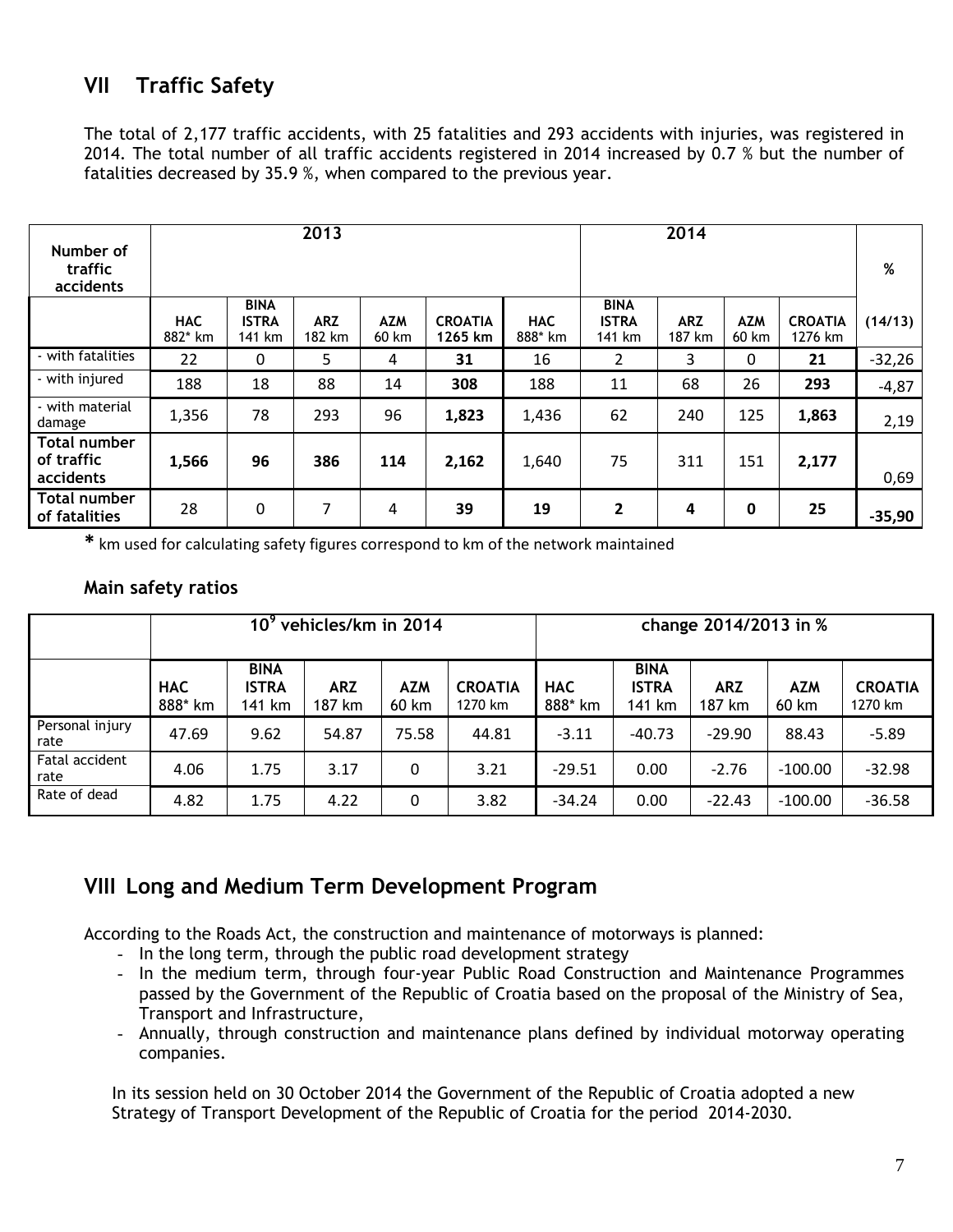This strategic document represents global reform of transport policy of the Republic of Croatia in the following 15 years period. It defines six strategic multimodal goals, 28 special multimodal goals as well as 180 measures and actions per sectors in order to reach the goals defined by the Strategy.

Strategy of Transport Development shows new approach to planning of transport system whereby the accent is not only on the infrastructure as such but on multimodality, organisation and functioning of all transport services in the Republic of Croatia. There are five regions defined it the Strategy and they are not related to administrative border of regions but are set according to regional and functional analysis of existing data and transport demands (Central Croatia, Eastern Croatia, Northern Adriatic, Northern and Central Dalmatia and Southern Dalmatia).

Further activities include drafting of National transport model already started in May 2014. Once the transport figures will be available National transport model shall be finalized by the end of 2016 and shall constitute the basis for Revision of the Strategy of Transport development of the Republic of Croatia.

National transport model shall be basis for future dynamic transport planning and well as guideline for clear diversification of cost benefit investments in all mode of transport in Croatia.

After years of intensive construction of motorways and important debts burdening the state finances Croatia looks for a new approach to development policy in this sector. Instead of heretofore policy of rapid road development, Croatia needs to apply a moderate, sustainable road development policy in order to maximally rationalise further processes of construction and road management. This does not imply that further construction will be stopped. Croatia will finish realisation of defined strategic goals (attainment of planned regular maintenance of roads, ensuring the total core road network matches the up to date transport standards and completion of the necessary planned motorway and fast roads network).

According to the latest Public Road Construction and Maintenance Program 2013 – 2016 the following motorways and express roads are to be completed and opened to traffic:

#### **A5 Beli Manastir – Osijek - B&H Border Section**

- Sredanci-B&H Border Section
- Bridge over the Drava River
- Osijek-Beli Manastir Section
- Sava Bridge

#### **A7 Rupa – Rijeka – Žuta Lokva**

- **Grobničko Polje (Konje) – Mali Svib – Križišće Section**

#### **A8 Kanfanar - Matulji Motorway**

 **-** Rogovići – Vranja – widening to the full motorway profile

#### **A11 Zagreb – Sisak Motorway**

- Jakuševac Velika Gorica south Section
- Buševec Lekenik Section
- **DC 532 Link road TS Karamatići-Ploče Harbour** 
	- **- Entry to Ploče Harbour**

#### **DC 10 Podravina Y (Koprivnica)**

- Gradec – Križevci Section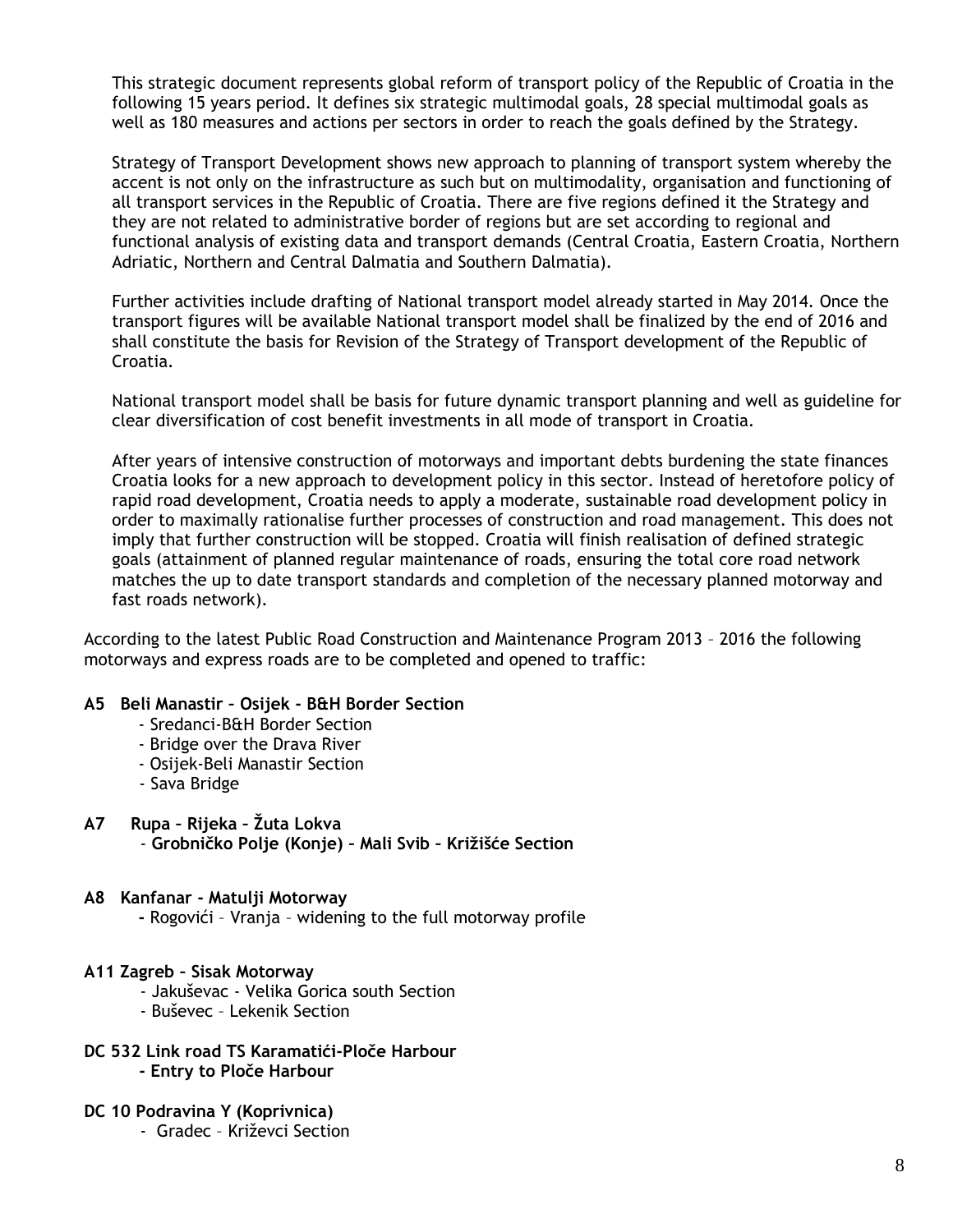**DC 12 Podravina Y (Bjelovar)**

- Vrbovec 2 - Farkaševac Section

According to the Public Road Construction and Maintenance Program for 2013-2016, the work will also be initiated on the following new projects: upgrade of Zagreb-Karlovac section to 6 lanes motorway, construction of the Novigrad – Lišnica approach road, construction of Kosnica and Lipovljani interchange on the A3 roadway Bregana – Zagreb – Lipovac, construction of the "Classification" Overpass on the A11 roadway Zagreb – Sisak, construction of sections on the New Zagreb Bypass.

According to the Public Road Construction and Maintenance Program, in the period 2013 – 2016 around 54 km of new motorway sections and fast roads as well as 11 km of widening to full motorway profile remain to be opened to traffic.

## **IX Significant activities started or completed in 2014 and plans for 2015**

### **HRVATSKE AUTOCESTE D.O.O.**

In 2013 a tender was issued for the monetization of Croatian motorways, and a large part of long-term plans depends on the course of the monetization process. The Roads Act obliges concessionaires to introduce interoperability across Croatia within five years.

In 2014 the company Hrvatske autoceste održavanje i naplata cestarine d.o.o. (HAC ONC) became the single operator for providing services of regular motorways maintenance and toll collection to the companies Autocesta Rijeka-Zagreb d.d. and Hrvatske autoceste d.o.o..

In terms of motorway construction in 2014, the company was focused on:

1. Opening to traffic of the reconstructed Ivanja Reka Interchange on the A3 Bregana-Zagreb-Lipovac motorway.

2. Construction of the bridge over the Drava River and the Sredanci section – B&H border on the Vc corridor (A5 motorway).

3. Construction of the A11 Zagreb-Sisak motorway, Buševec-Velika Gorica section, Buševec-Lekenik subsection.

In 2015 the company will focus on:

1. Start of construction of the Lipovljani Interchange on the A3 Bregana-Zagreb-Lipovac motorway.

2. Continuation of construction of the Vc corridor, completion of construction of the Drava Bridge, opening to traffic of the Sredanci section – B&H border, and start of works on the Drava Bridge-Osijek Interchange section and Sava Bridge.

3. A11 Zagreb-Sisak completion of construction and opening to traffic of the Jakuševec-Velika Gorica section and Buševec-Lekenik subsection, and preparation activities for the Ranžirni overpass.

4. Continuation of construction of fast roads DC 10 Vrbovec 2 – Koprivnica – Hungarian border (first construction phase of the Gradec-Križevci section) and DC 12 Vrbovec 2 – Bjelovar – Hungarian border (first construction phase of the Vrbovec 2-Farkaševac section)

5. Start of construction of the entrance to the port of Ploče and the city of Ploče.

### **AUTOCESTA RIJEKA-ZAGREB D.D.**

In 2014 the company's activities were focused on:

- Implementation of measures for business rationalization and restructuring objectives in accordance with the Croatian Government's guidelines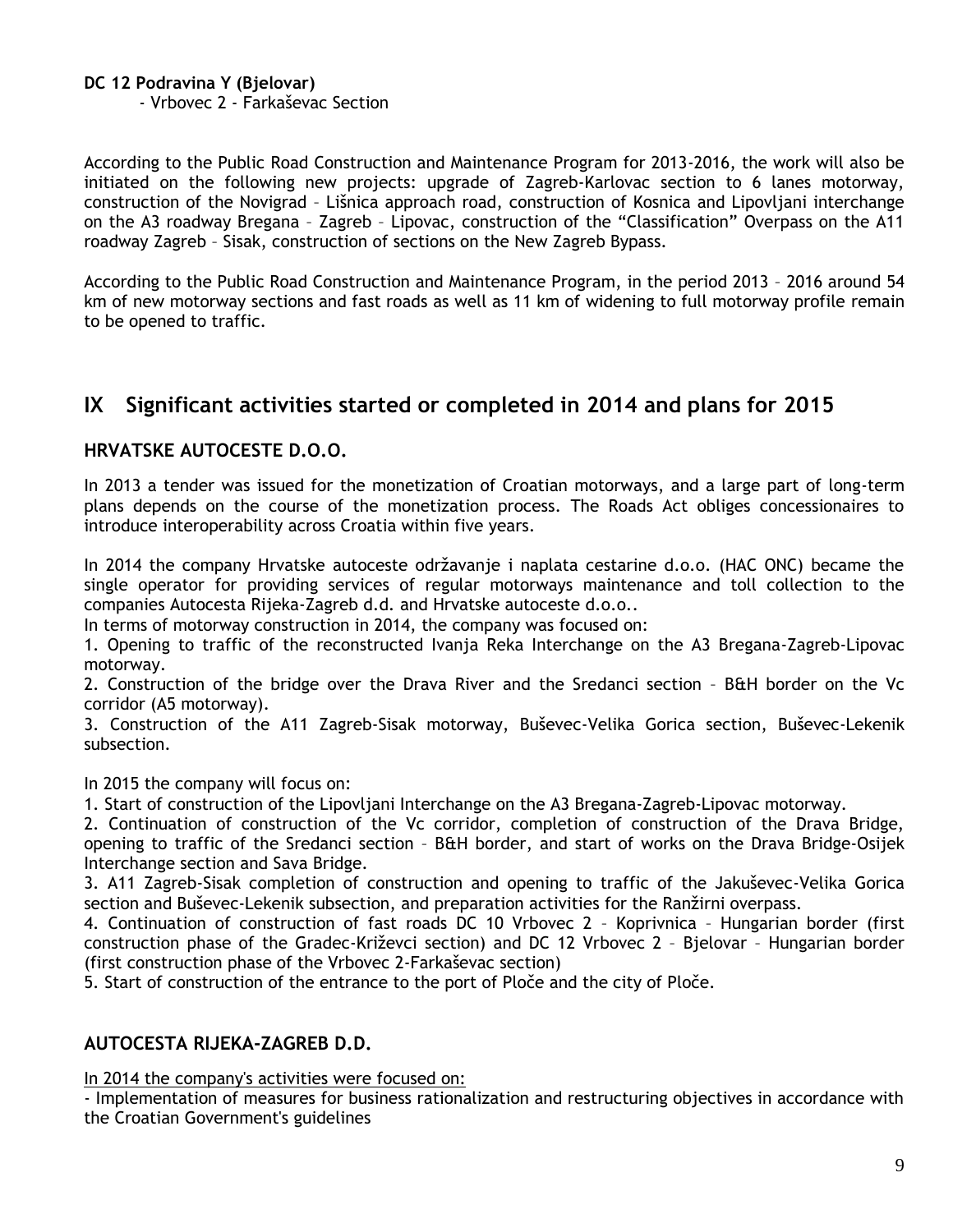- Merging of the ARZON subsidiary company with the HAC ONC company and establishment of a common operator for toll collection and motorway network maintenance

- Investment in existing shares with the goal of maintaining the required level of motorway safety

- Development of an application for projects for co-financing from EU funds with the goal of investing in road infrastructure to raise the level of serviceability and safety of users

#### In 2015 the company has set the following goals:

- Implementation of projects partially financed from European Union funds and programs (total of 3 projects), and preparation of new projects

- Investments relating to the rehabilitation and maintenance of existing facilities on the motorway and of the motorway itself, as well as improvement of functionality

- Continuous monitoring of the implementation of regular motorway maintenance and toll collection in order to increase the level of traffic safety and quality of services provided.

### **BINA –ISTRA D.D.**

In 2014 the company's activities were focused on:

The most important project that the company focused on last year was the development and preparation of financial construction for the construction of a full motorway profile on the 28 km-long stretch between Pazin and Učka Tunnel (so-called 2B1 phase of the Istrian Y construction).

The company has set the following objectives for 2015:

Closing of financial construction for the 2B1 phase and start of works on the Rogovići-Cerovlje section (10.68 km).

In order to improve services for its users, in 2014 the company launched a number of projects whose implementation is expected in 2015. These include introduction of a subscription account via the Zagrebačka banka e-platform and the possibility of generating passes with the ETC device by charging the INA card if the user does not have sufficient funds on their subscription account.

### **AUTOCESTA ZAGREB-MACELJ D.O.O.**

#### In 2014 the company's activities were focused on:

Regular and periodic maintenance, lowering the number of traffic accidents, preparations for ETC implementation, energy savings, environmental protection, energy certification of motorway objects.

#### The company has set the following objectives for 2015:

Regular and periodic maintenance, lowering the number of traffic accidents, preparations for ETC implementation, energy savings, environmental protection.

Preparation of plans and documents for construction of a full motorway profile at the Krapina-Đurmanec subsection, 3.7 km in length.